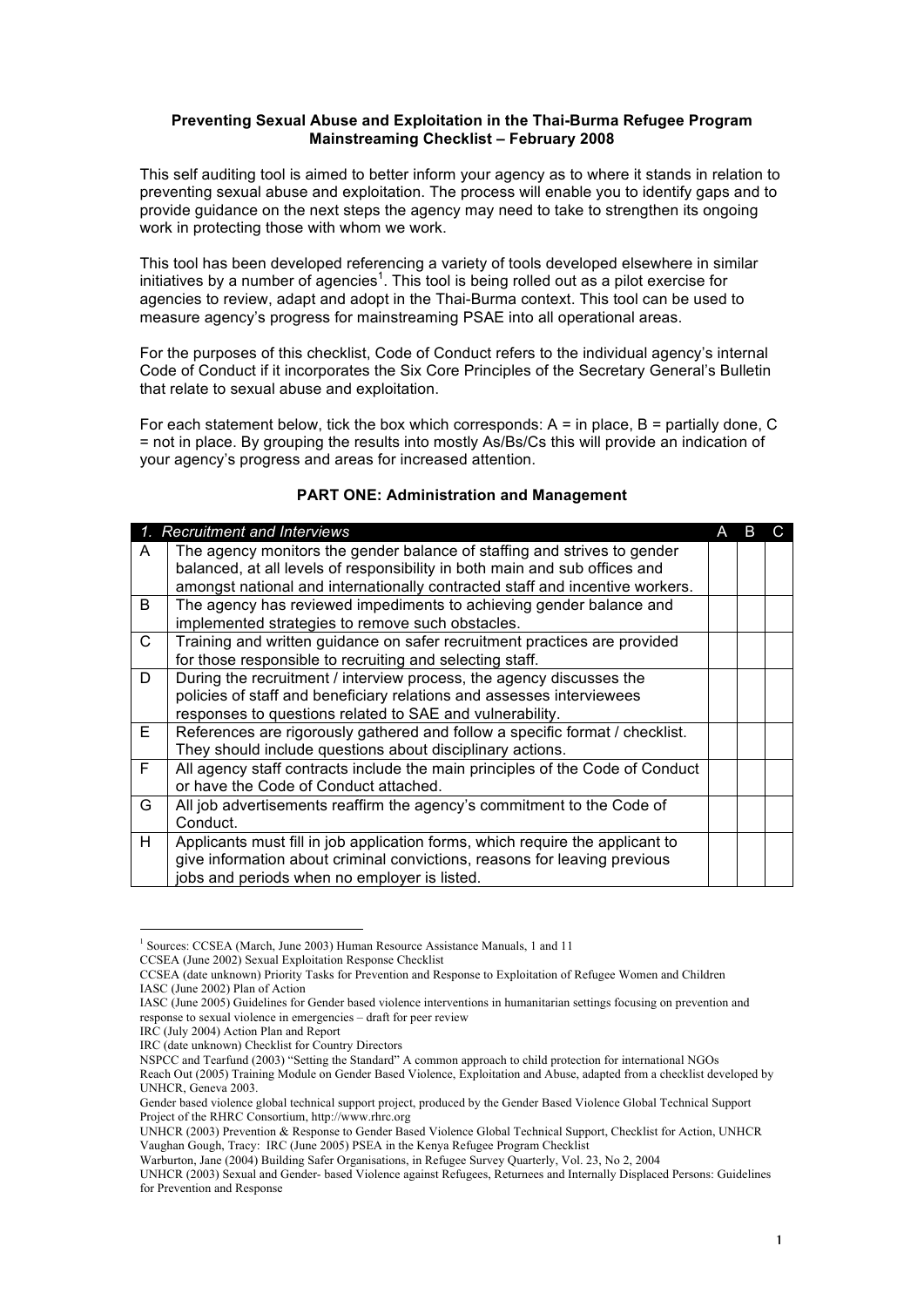|               | 2. Orientation                                                                                                                                                                                                                                                                                                                                                  |  |  |
|---------------|-----------------------------------------------------------------------------------------------------------------------------------------------------------------------------------------------------------------------------------------------------------------------------------------------------------------------------------------------------------------|--|--|
| A             | There is a staff orientation process for all staff, including refugee incentive<br>staff, which includes administrative procedures and human resources as<br>well as programmatic and operational issues.                                                                                                                                                       |  |  |
| B.            | Guidance is provided to new employees on the cultural context and<br>appropriate behavior expected of staff.                                                                                                                                                                                                                                                    |  |  |
| $\mathcal{C}$ | During the orientation process, the employee is rigorously taken through the<br>Code of Conduct and the SAE complaints and investigations mechanisms.<br>Staff are given the time to discuss and fully understand the policies and<br>procedures. Staff formally acknowledge receipt and acceptance of the policy<br>and documents are kept in personnel files. |  |  |

|    | 3. HR Management                                                                                                                                                                                                                                        | A |  |
|----|---------------------------------------------------------------------------------------------------------------------------------------------------------------------------------------------------------------------------------------------------------|---|--|
| A  | The agency has developed and incorporated into staff rules and regulations,<br>appropriate disciplinary procedures for when violations of the core principles<br>of the CoC occur.                                                                      |   |  |
| B. | The agency CoC has been reviewed to include the six core IASC principles<br>related to SAE.                                                                                                                                                             |   |  |
| C  | Job descriptions, employment contracts and performance appraisal systems<br>for managers have been revised to ensure adequate attention to their<br>responsibility to prevent and respond to SAE.                                                       |   |  |
| D  | The agency considers rotation of existing field staff taking into consideration<br>staff morale and motivation as a means to prevent long-serving field staff<br>from abusing their position.                                                           |   |  |
| E. | The agency has reviewed their policies and procedures for any weakness in<br>managing disciplinary cases, survivor referral systems, and HR practices<br>that may increase potential for abuses and acted upon or advocated for<br>change as necessary. |   |  |
| F. | Managers are required (and evaluated on their ability) to promote the<br>standards outlined in the CoC to their subordinates and amongst their<br>project beneficiary population.                                                                       |   |  |
| G  | When references are requested by potential employers of existing or past<br>employees, the policy is to share relevant information regarding the<br>employee and proven SAE incidents.                                                                  |   |  |

|    | 4. Awareness Raising and Training                                                                                                                                                                                                                                                                                                                                |  |  |
|----|------------------------------------------------------------------------------------------------------------------------------------------------------------------------------------------------------------------------------------------------------------------------------------------------------------------------------------------------------------------|--|--|
| A  | The CoC is displayed in all operational and office areas.                                                                                                                                                                                                                                                                                                        |  |  |
| B. | The agency has distributed the CoC, in English or translated version, to all<br>staff.                                                                                                                                                                                                                                                                           |  |  |
| C  | All existing staff have read and signed the CoC and have knowledge about<br>the consequences of breaches.                                                                                                                                                                                                                                                        |  |  |
| D  | A manager is responsible for ensuring that a training strategy is being<br>implemented to raise awareness of gender, GBV, human rights, SAE<br>prevention and response and the CoC amongst all staff and how to report<br>incidents, whether substantiated or not. This includes consultants,<br>contractors, sub-grantees, incentive staff and security guards. |  |  |
| E. | All relevant PSAE guidelines and reference materials are available in the<br>field for staff reference.                                                                                                                                                                                                                                                          |  |  |
| F. | Staff who have direct contact with beneficiaries receive more in depth<br>training on causes and consequences of GBV and SAE.                                                                                                                                                                                                                                    |  |  |
| G  | Employees with prolonged and largely unsupervised time with women and<br>children are especially targeted for PSAE support, advise and training.                                                                                                                                                                                                                 |  |  |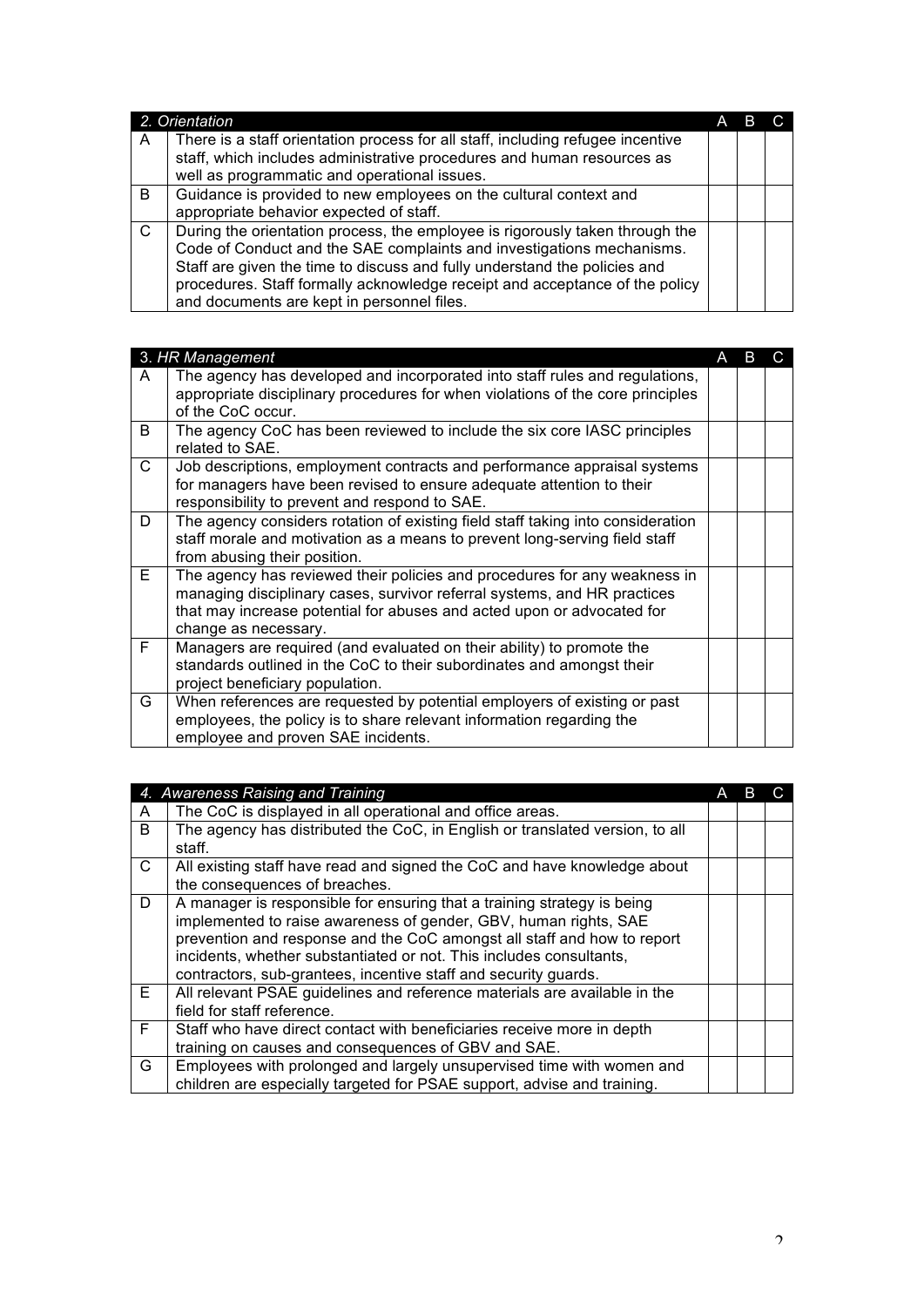|              | 5. Reporting and Complaints Mechanisms                                                                                                                                 |  |  |
|--------------|------------------------------------------------------------------------------------------------------------------------------------------------------------------------|--|--|
| A            | The agency has established, together with beneficiaries, a confidential and<br>safe SAE reporting system suitable for staff and beneficiaries.                         |  |  |
| B            | All beneficiaries and staff, regardless of designation and work location,<br>know how and where they can make a complaint.                                             |  |  |
| $\mathsf{C}$ | A means to make anonymous SAE complaints is also available, e.g. a<br>complaints box or telephone hotline.                                                             |  |  |
| D            | Staff who receive complaints are trained how to deal with complainants and<br>how to fill in the complaints referral form and advise on support services<br>available. |  |  |
| E.           | The IASC model complaints referral form, or a similar model, is in use for<br>receiving initial complaints.                                                            |  |  |
| F.           | The agency has a clear and documented guideline on reporting cases to<br>management.                                                                                   |  |  |
| G            | The agency promotes a culture and environment in which children and<br>women are listened to and respected as individuals.                                             |  |  |
| H.           | The actions taken by the agency when as SAE case is reported are<br>satisfactory.                                                                                      |  |  |

|              | 6. Response                                                                  | А | B | C |
|--------------|------------------------------------------------------------------------------|---|---|---|
| A            | The agency promotes the development of a culture which ensures that          |   |   |   |
|              | reported abuses are immediately reported upwards and acted upon.             |   |   |   |
| B            | Responses are "survivor focused" keeping the needs of the survivor at the    |   |   |   |
|              | forefront of any investigation process.                                      |   |   |   |
| $\mathsf{C}$ | The agency responds to reported cases according to standard guidelines       |   |   |   |
|              | outlined in the IASC model complaints and investigations procedures and      |   |   |   |
|              | guidance related to SAE.                                                     |   |   |   |
| D            | The agency ensures all confidential information is channeled correctly and   |   |   |   |
|              | handled with the utmost discretion.                                          |   |   |   |
| E.           | The agency will coordinate investigations with other agencies when and if    |   |   |   |
|              | appropriate.                                                                 |   |   |   |
| F            | The agency has a team of staff with the skills and expertise to investigate  |   |   |   |
|              | SAE cases.                                                                   |   |   |   |
| G            | Administrative, logistical and psycho-social support is available to         |   |   |   |
|              | investigators to carry out their job properly.                               |   |   |   |
| H            | The agency provides feedback to the subject of the complaint /               |   |   |   |
|              | complainants / survivors on progress of investigations.                      |   |   |   |
| $\mathbf{I}$ | The agency ensures that all cases are properly tracked and followed up to    |   |   |   |
|              | ensure that the survivor receives the optimum support required.              |   |   |   |
| J            | Senior managers have a clear understanding about if, and when, to report a   |   |   |   |
|              | case to the police.                                                          |   |   |   |
| K            | Appropriate disciplinary action is always taken against perpetrators of SAE. |   |   |   |
| L            | Employees are evaluated on their performance when dealing with an SAE        |   |   |   |
|              | report.                                                                      |   |   |   |

|    | 7. Prevention                                                                    |  |  |
|----|----------------------------------------------------------------------------------|--|--|
| A  | The agency has a CoC which incorporates the six principles related to SAE.       |  |  |
| B. | The agency has an action plan in place for mainstreaming PSAE into its           |  |  |
|    | operations.                                                                      |  |  |
| C  | Identification of PSAE strategies is a participatory process involving all staff |  |  |
|    | as opposed to a top down approach.                                               |  |  |
| D  | Strategies to reduce risks are integrated into regular programme planning,       |  |  |
|    | monitoring and evaluation processes.                                             |  |  |
| Е  | Project work plans incorporate PSAE.                                             |  |  |
| F. | Project implementation does not, at any time, create opportunities for the       |  |  |
|    | increased vulnerability of beneficiaries nor the opportunity for false           |  |  |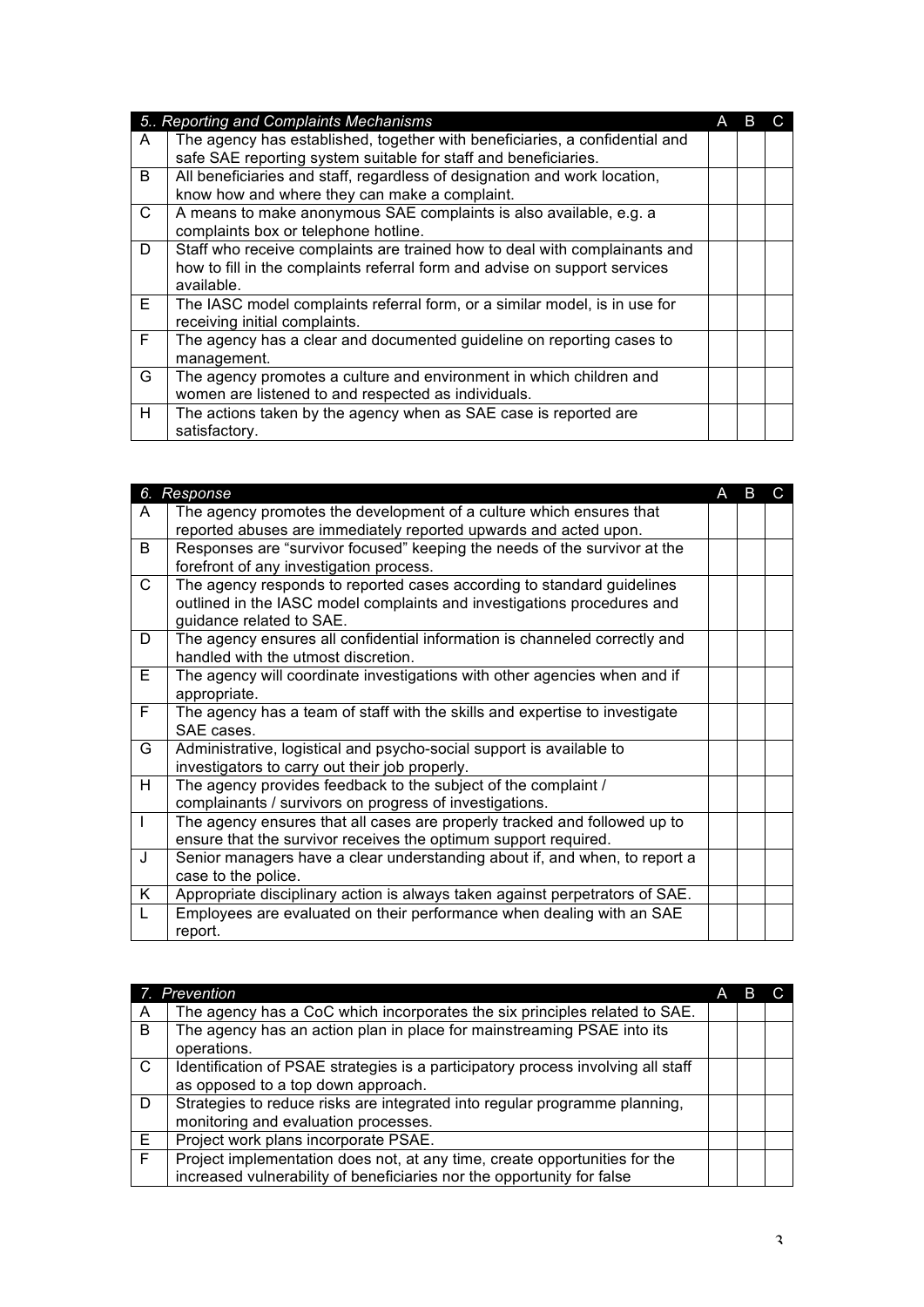|   | allegations by beneficiaries.                                               |  |  |
|---|-----------------------------------------------------------------------------|--|--|
| G | The agency has undertaken a gender analysis of all programs to ensure       |  |  |
|   | gender sensitive programming and implementation.                            |  |  |
| H | The agency ensures that basic services and goods are adequate.              |  |  |
|   | PSAE awareness and sensitivity is mainstreamed in all programme             |  |  |
|   | activities.                                                                 |  |  |
|   | Budgets include PSAE funding lines for promotional materials and trainings, |  |  |
|   | etc.                                                                        |  |  |
| K | The agency promotes regular interaction between beneficiaries and senior    |  |  |
|   | staff.                                                                      |  |  |

|    | 8. Monitoring and Evaluation                                                                                                                               | A | В |  |
|----|------------------------------------------------------------------------------------------------------------------------------------------------------------|---|---|--|
| A  | The agency has established procedures for monitoring incidences to better<br>identify trends and improve the assessment of program risks.                  |   |   |  |
| B. | Regular programmatic monitoring and evaluation incorporates PSAE as a<br>matter of course.                                                                 |   |   |  |
| C. | Supervisory staff visit sites of affected populations and report on progress<br>made to reduce SAE.                                                        |   |   |  |
| D  | Regular evaluations of assistance (distribution of commodities, health<br>services, education) take place with significant participation of beneficiaries. |   |   |  |
| E  | Senior managers regularly visit the field.                                                                                                                 |   |   |  |

|    | 9. Community Awareness Raising                                                                                                                                                                                                        | А |  |
|----|---------------------------------------------------------------------------------------------------------------------------------------------------------------------------------------------------------------------------------------|---|--|
| A  | The agency has strengthened the mass information systems to ensure that<br>all beneficiaries regardless of sex, age and ability receive information in<br>appropriate manner that goods and services are their entitlement and do not |   |  |
|    | require payment of any kind.                                                                                                                                                                                                          |   |  |
| B. | The agency has disseminated the CoC amongst the communities with<br>which it works and community leaders can advise their communities on the<br>Code and the reporting mechanisms.                                                    |   |  |
| C  | The agency ensures that translated copies of the CoC are freely available to<br>beneficiaries.                                                                                                                                        |   |  |
| D  | Information on complaints mechanisms are displayed prominently at service                                                                                                                                                             |   |  |
|    | delivery sites and translated into local languages.                                                                                                                                                                                   |   |  |
| E. | The agency ensures that field staff have the ability to promote and<br>encourage standards of accountability and CoC to the beneficiaries in their<br>programs.                                                                       |   |  |

|    | 10. Coordination                                                                                                                                                                                                                     | A |  |
|----|--------------------------------------------------------------------------------------------------------------------------------------------------------------------------------------------------------------------------------------|---|--|
| A  | A focal point within the agency has been appointed for the implementation                                                                                                                                                            |   |  |
|    | and follow up of PSAE activities.                                                                                                                                                                                                    |   |  |
| B  | The agency has strengthened collaboration and coordination among all<br>sectors and implementing partners in addressing SAE with emphasis on the<br>needs of the survivors, e.g. case management, advocacy and emotional<br>support. |   |  |
| C. | The PSAE focal point or her / his alternate attends regular coordination<br>meetings with all actors to ensure concerted effort in prevention and<br>response to SAE.                                                                |   |  |

|   | 11. External Implementing Partners                                             | A | B. |  |
|---|--------------------------------------------------------------------------------|---|----|--|
| A | All contracts with external implementing partners or service providers (or     |   |    |  |
|   | CBOs?) – including transporters, contractors, warehouse staff, etc –           |   |    |  |
|   | incorporate the core principles of the CoC as part of their agreement.         |   |    |  |
|   | IT is written into the contracts that any violation of the CoC by that partner |   |    |  |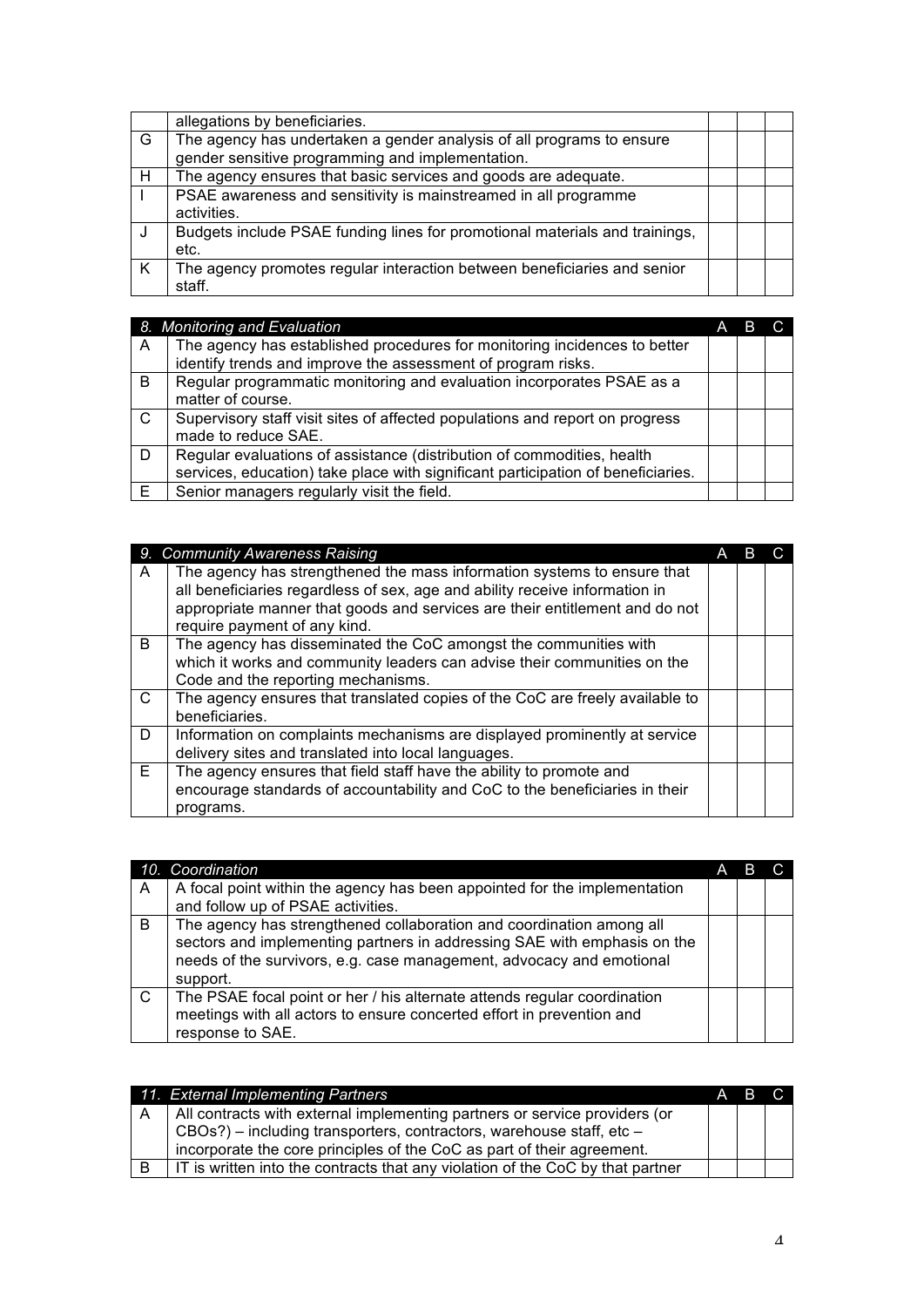| can result in the termination of the contract.                             |  |  |
|----------------------------------------------------------------------------|--|--|
| All implementing partners are aware that they are responsible for ensuring |  |  |
| the CoC is made known to the beneficiary community with whom they are      |  |  |
| working.                                                                   |  |  |
| All partners and RTG officials participate in SAE trainings offered by the |  |  |
| agency.                                                                    |  |  |

## **PART TWO – SECTORAL<sup>2</sup>**

|                | 1. Food Distribution                                                              | A | B | C. |
|----------------|-----------------------------------------------------------------------------------|---|---|----|
| A              | The agency has reviewed the composition of the food basket and                    |   |   |    |
|                | undertaken an assessment of food qualities, food accessibility, cultural food     |   |   |    |
|                | practices and additional food needs to ensure they are adequate to the            |   |   |    |
|                | refugee needs.                                                                    |   |   |    |
| B              | Women beneficiaries and staff are involved in the food distribution process.      |   |   |    |
| C              | There are proper monitoring procedures of food distribution at and also           |   |   |    |
|                | beyond the distribution site.                                                     |   |   |    |
| D              | Food distributions take place in an open space.                                   |   |   |    |
| Е              | Problems and issues arising from the distribution are handled by more than        |   |   |    |
|                | one person, including a female employee.                                          |   |   |    |
| $\overline{F}$ | The nutritional status of the population is monitored and assessed by             |   |   |    |
|                | gender and age to ensure adequate distributions are made to the most              |   |   |    |
|                | vulnerable.                                                                       |   |   |    |
| G              | There is a special system in place to facilitate the distribution of food to      |   |   |    |
|                | vulnerable individuals.                                                           |   |   |    |
| H.             | At food distribution points clear information is provided on the timing and       |   |   |    |
|                | contents of the food distribution cycles, what to do if the ration card is lost,  |   |   |    |
|                | that aid is free, and what complaints mechanisms exist.                           |   |   |    |
| $\mathbf{I}$   | Child minding facilities are provided for women who need to bring their           |   |   |    |
|                | children with them during distribution cycles.                                    |   |   |    |
| J              | Unaccompanied children are not sent to collect food distributions. If they        |   |   |    |
|                | must be sent, appropriate and strengthened security measures are put in           |   |   |    |
|                | place to ensure their safety.                                                     |   |   |    |
| K              | Beneficiaries are able to communicate with food distribution staff in their first |   |   |    |
|                | language.                                                                         |   |   |    |
| L              | Security staff are present throughout all stages of the food distribution         |   |   |    |
|                | process, including female security staff.                                         |   |   |    |

|    | 2. Logistics Coordination                                                     |  |  |
|----|-------------------------------------------------------------------------------|--|--|
| A  | Appropriate means of transportation is provided to vulnerable beneficiaries   |  |  |
|    | and appropriate escorts are provided where necessary to ensure security.      |  |  |
| B. | The agency ensures that female employees are involved when providing          |  |  |
|    | transport to vulnerable beneficiaries.                                        |  |  |
| C  | Beneficiaries feel comfortable when approaching the logistics department      |  |  |
|    | for assistance.                                                               |  |  |
| D  | In logistics offices clear information is provided on the services available, |  |  |
|    | that aid is free, and what complaints mechanisms exist.                       |  |  |
| E. | There is a policy which encourages beneficiaries to approach agency staff     |  |  |
|    | with any concerns or problems related to provision of services.               |  |  |
|    |                                                                               |  |  |

 $\frac{2}{100}$  This part of the checklist draws heavily on various tools developed by NRC, IRC, UNHCR, DRC, and OCHA in drafting the Camp Management Toolkit (2004) http://www.nrc.no/NRC/eng/frames/camp.htm

and the IASC Guidelines for Gender Based Violence Interventions in Humanitarian Settings. Agencies are advised to further consult these tools for more guidance.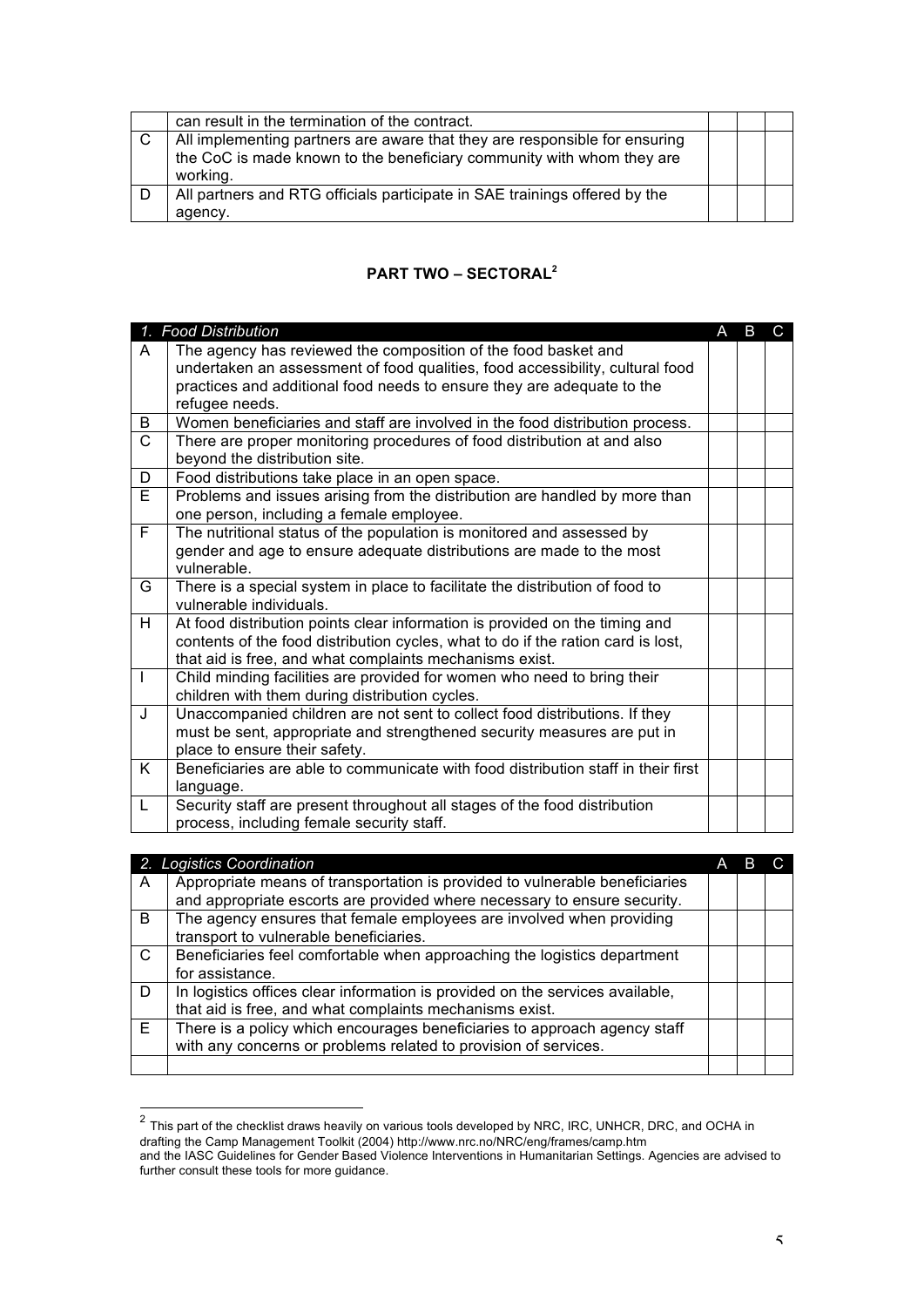|    | 3. Non Food Items (NFIs)                                                         | А | в |  |
|----|----------------------------------------------------------------------------------|---|---|--|
| A  | The agency provides clothing, including underwear, and shoes for refugees        |   |   |  |
|    | with priority given to refugees most at risk, such as adolescent girls.          |   |   |  |
| B  | The agency provides fuel efficient stoves or alternate options to households     |   |   |  |
|    | to reduce the need for firewood and the associated risks of collection for       |   |   |  |
|    | girls and women.                                                                 |   |   |  |
| C  | There are proper monitoring procedures for NFI distributions at and also         |   |   |  |
|    | beyond the distribution site.                                                    |   |   |  |
| D  | Women refugee and staff are involved in the NFI distribution process.            |   |   |  |
| E  | Distributions take place in an open site.                                        |   |   |  |
| F. | At distribution points clear information is posted on the assistance provided,   |   |   |  |
|    | that aid is free and what complaint mechanisms exist.                            |   |   |  |
| G  | Child minding facilities are provided for women who need to bring their          |   |   |  |
|    | children with them during distribution cycles.                                   |   |   |  |
| H. | Unaccompanied children are not sent to collect NFI distributions. If they        |   |   |  |
|    | must be sent, appropriate and strengthened security measures are put in          |   |   |  |
|    | place to ensure their safety.                                                    |   |   |  |
|    | Beneficiaries are able to communicate with NFI distribution staff in their first |   |   |  |
|    | language.                                                                        |   |   |  |
| J  | Security staff are present throughout all stages of the NFI distribution         |   |   |  |
|    | process, including female security staff.                                        |   |   |  |

|    | 4. Water and Sanitation                                                         | А |  |
|----|---------------------------------------------------------------------------------|---|--|
| A  | The agency has ensured that water points, latrines, and other facilities        |   |  |
|    | (schools, health posts, etc) are located in secure areas and that they are      |   |  |
|    | within easy walking distance from the private shelters.                         |   |  |
| B. | The agency has ensured that sanitary facilities, bathing areas in particular,   |   |  |
|    | are well demarcated and separated for male and female use.                      |   |  |
| C. | Women are consulted in locating and designing latrines.                         |   |  |
| D. | The agency and camp management committee monitor queues at water                |   |  |
|    | points to assess effectiveness and security of service delivery.                |   |  |
| E. | Special measures are in place to ensure provision of water to those with        |   |  |
|    | access and movement difficulties, e.g. the elderly, disabled.                   |   |  |
| F. | At public facilities information is displayed that water resources and services |   |  |
|    | are free and what complaints mechanisms exist if beneficiaries feel their       |   |  |
|    | entitlements are being violated.                                                |   |  |

|    | 5. Health                                                                   | A |  |
|----|-----------------------------------------------------------------------------|---|--|
| A  | Each agency involves female and male community members in addressing        |   |  |
|    | issues of SAE.                                                              |   |  |
| B  | The agency has identified and trained young women to be able to identify    |   |  |
|    | the needs of sexually exploited or abused young women for referral to       |   |  |
|    | health posts.                                                               |   |  |
| C  | The agency has intensified the dissemination of information and promotion   |   |  |
|    | of the use of health services through the use of radio, schools, health and |   |  |
|    | social clubs, peer education and community health workers.                  |   |  |
| D  | The agency collaborates with traditional health practitioners to identify,  |   |  |
|    | report, refer and provide adequate primary level support to survivors.      |   |  |
| E. | The agency has identified the gaps and designed strategies to address       |   |  |
|    | factors contributing to SAE in health facilities.                           |   |  |
| F. | Medical examinations and treatments are performed by staff trained in SAE   |   |  |
|    | and/or GBV, ideally by persons of the same sex as those in need of          |   |  |
|    | services. Alternately, another medical professional of the same sex is      |   |  |
|    | present.                                                                    |   |  |
| G  | The agency has worked with and trained all health personnel to ensure full  |   |  |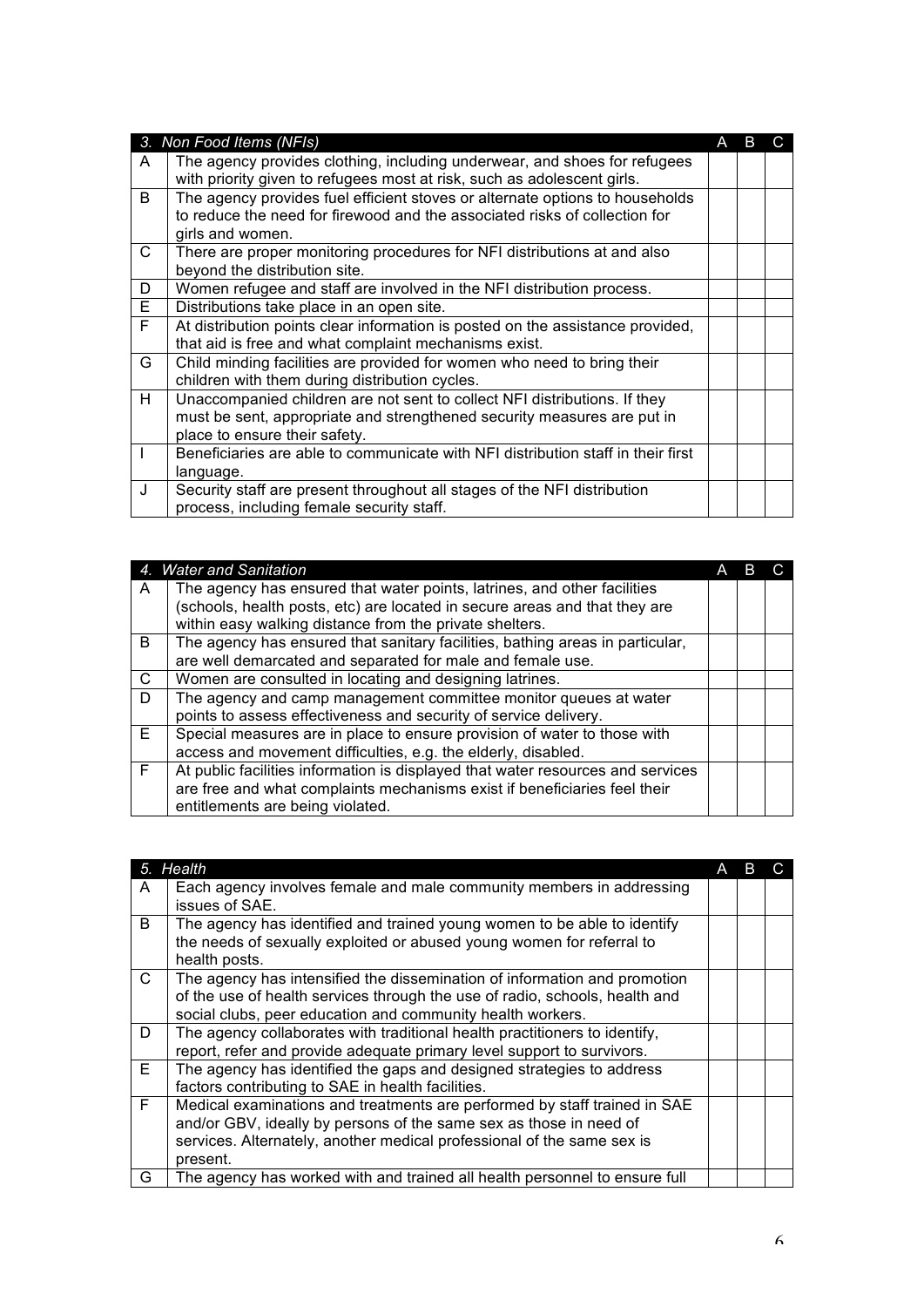|              | understanding of the relationship between SAE and health problems.               |  |  |
|--------------|----------------------------------------------------------------------------------|--|--|
| H            | The agency has trained all staff in following the appropriate protocols for      |  |  |
|              | treating SAE survivors.                                                          |  |  |
|              | The agency has trained health staff to identify and report SAE cases.            |  |  |
| J            | There are mechanisms through which mean and women can confidentially             |  |  |
|              | channel their opinions on how to improve or make health services more            |  |  |
|              | accessible to survivors.                                                         |  |  |
| K.           | The agency collects disaggregated data by sex, age and ethnicity to ensure       |  |  |
|              | fair and equal access to services.                                               |  |  |
| $\mathbf{L}$ | The agency ensures that appropriate protocols and adequate equipment,            |  |  |
|              | supplies and medicine are during the examination to avoid further damage         |  |  |
|              | or injury.                                                                       |  |  |
| м            | Comprehensive health care is easily accessible for SAE victims.                  |  |  |
| N            | The agency ensures that employees testify in court about medical findings if     |  |  |
|              | the survivor chooses to pursue police action.                                    |  |  |
| $\Omega$     | At all health facilities clear information is provided that medical services are |  |  |
|              | free and what complaints mechanisms exist.                                       |  |  |

|    | 5. Psychosocial Care                                                          |  |  |
|----|-------------------------------------------------------------------------------|--|--|
| A  | Safe and confidential counseling services are provided.                       |  |  |
| B. | Procedures are instigated to ensure the staff and clients are safe during     |  |  |
|    | consultations.                                                                |  |  |
| C  | Records are kept in a secure place with limited access.                       |  |  |
| D. | As far as possible beneficiaries see counselors and use translators of the    |  |  |
|    | same sex.                                                                     |  |  |
| E. | Clear information is provided the service center that services are free, what |  |  |
|    | services specifically are being offered, and what complaint mechanisms        |  |  |
|    | exist.                                                                        |  |  |
| F. | There is a policy which encourages beneficiaries to approach agency staff     |  |  |
|    | with any concerns or problems related to provision of services.               |  |  |
| G  | Safe houses for victims of abuse and exploitation are provided with           |  |  |
|    | necessary referrals in place for follow up care and protection, including     |  |  |
|    | medical assistance, counseling, etc.                                          |  |  |

|              | 6. Infrastructure and Shelter                                                |  |  |
|--------------|------------------------------------------------------------------------------|--|--|
| A            | In cooperation with beneficiaries the agency has reviewed shelter needs for  |  |  |
|              | vulnerable groups to ensure protection and privacy.                          |  |  |
| B.           | The agency distributes additional plastic sheeting and other construction    |  |  |
|              | materials as required.                                                       |  |  |
| C.           | The agency ensures access to assistance for shelter construction for those   |  |  |
|              | unable to construct shelter for themselves, especially female headed         |  |  |
|              | households.                                                                  |  |  |
| D            | There are female employees within this sector.                               |  |  |
| Е            | Size of shelters are provided appropriate to the size of the household.      |  |  |
| F.           | Lighting is provided on key access routes and at key facilities.             |  |  |
| G            | In offices clear information is provided that describes how shelter is       |  |  |
|              | allocated, that shelter is free and what complaint mechanisms exist.         |  |  |
| H            | Shelters are allocated in a way that minimizes overcrowding and isolation,   |  |  |
|              | minimizing the risk for SAE to occur.                                        |  |  |
|              | Shelter is allocated in a transparent and consistent manner, taking into     |  |  |
|              | consideration households which are most vulnerable.                          |  |  |
| $\mathbf{J}$ | Safe houses for the protection and care of victims of abuse and exploitation |  |  |
|              | are provided with the appropriate materials to ensure safety and dignity.    |  |  |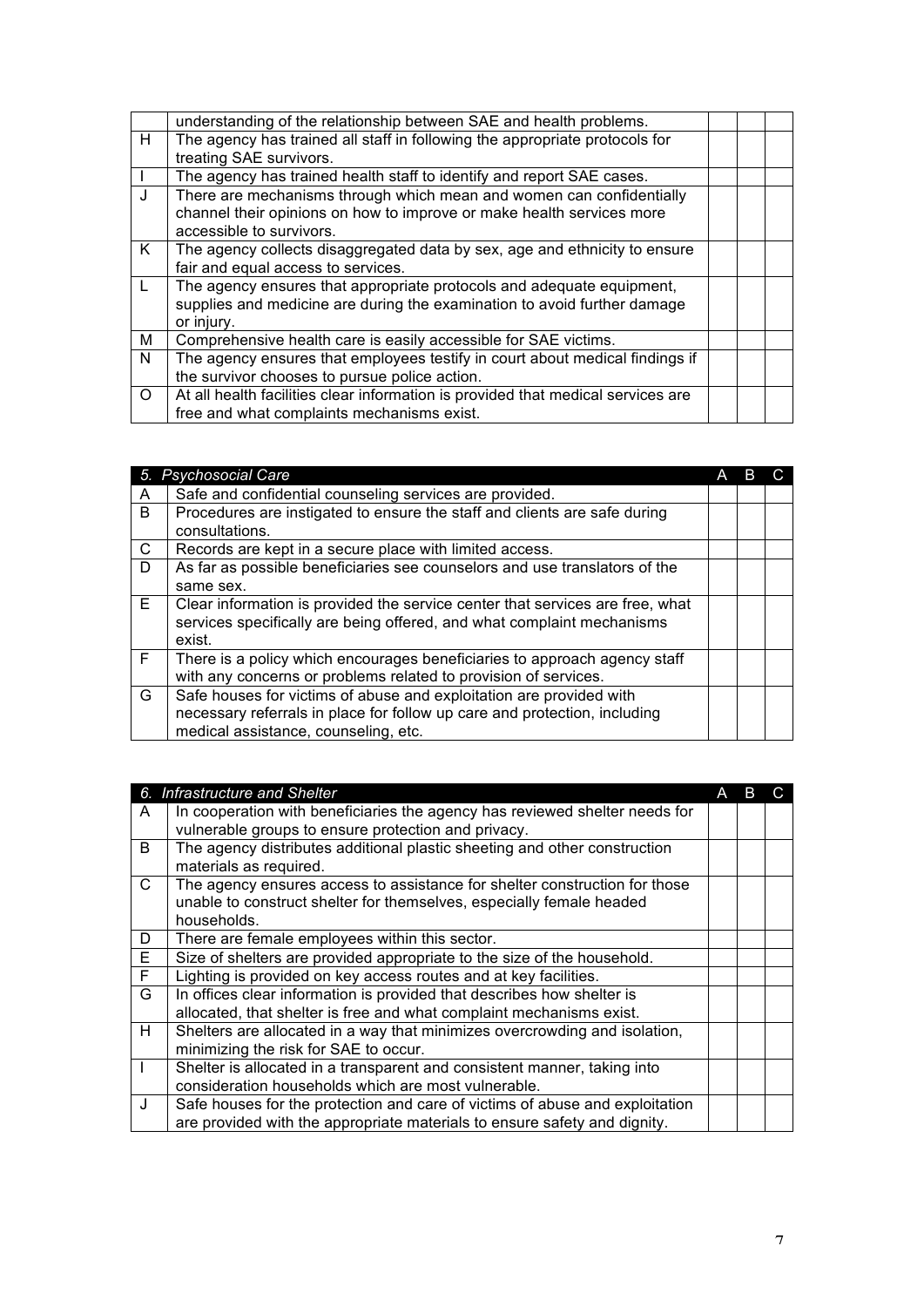|                         | 7. Camp Management                                                            | A | B | $\mathbf{C}$ |
|-------------------------|-------------------------------------------------------------------------------|---|---|--------------|
| A                       | Camp leaders are elected fairly for a specified period of time.               |   |   |              |
| $\overline{B}$          | There are rules outlining how often a person can be re-elected.               |   |   |              |
| $\overline{\text{c}}$   | Male and female camp leaders are accorded equal respect and have              |   |   |              |
|                         | equitable responsibilities.                                                   |   |   |              |
| D                       | Gender awareness trainings are provided to all staff to ensure that women's   |   |   |              |
|                         | participation is genuine and encouraged.                                      |   |   |              |
| E                       | Camp leaders recognize that they are also humanitarian workers and can        |   |   |              |
|                         | sign a CoC.                                                                   |   |   |              |
| $\overline{\mathsf{F}}$ | Beneficiaries have an independent grievance committee for making              |   |   |              |
|                         | complaints against leaders.                                                   |   |   |              |
| G                       | There is a system for ensuring that all relevant information required by      |   |   |              |
|                         | beneficiary communities is transmitted via all appropriate languages and      |   |   |              |
|                         | widely disseminated to ensure the minority groups are not marginalized.       |   |   |              |
| H                       | All women refugees and unaccompanied minors are registered<br>independently.  |   |   |              |
| $\mathbf{I}$            | Refugee status determination is completed as speedily and efficiently as      |   |   |              |
|                         | possible.                                                                     |   |   |              |
| J                       | There are sufficient women in camp management positions of responsibility.    |   |   |              |
| $\overline{\mathsf{K}}$ | Information on refugee / beneficiaries is stored securely with restricted     |   |   |              |
|                         | access for specified staff only.                                              |   |   |              |
| L                       | Information on camp populations is disaggregated by sex and age and           |   |   |              |
|                         | monitored.                                                                    |   |   |              |
| M                       | A gender analysis has been conducted on the beneficiary population which      |   |   |              |
|                         | covers ethnic and traditional practices that might place women and children   |   |   |              |
|                         | at risk.                                                                      |   |   |              |
| $\mathsf{N}$            | The host community is involved as far as possible in decisions related to the |   |   |              |
|                         | camp.                                                                         |   |   |              |
| $\circ$                 | There is a policy which encourages beneficiaries to approach agency staff     |   |   |              |
|                         | with any concerns or problems related to provision of services.               |   |   |              |
| P                       | Host communities are also provided with information regarding their rights,   |   |   |              |
|                         | access to services and complaints mechanisms.                                 |   |   |              |
| Q                       | The camp management committees are encouraged to organize special             |   |   |              |
|                         | events within the communities to promote awareness of PSAE (International     |   |   |              |
|                         | Women's Day events, 16 Days of Activism, etc)                                 |   |   |              |

| 8. | <b>Community Services</b>                                                     | A | B |  |
|----|-------------------------------------------------------------------------------|---|---|--|
| A  | The agency has developed mechanisms to ensure systematic monitoring of        |   |   |  |
|    | the specific needs of the most vulnerable persons and of the solutions that   |   |   |  |
|    | are being implemented to address those needs.                                 |   |   |  |
| B. | The agency has identified, trained and supported community based support      |   |   |  |
|    | workers to help survivors by providing emotional support, information about   |   |   |  |
|    | choices and services available, referral and advocacy.                        |   |   |  |
| C. | The agency has developed specific programs for survivors of SAE and their     |   |   |  |
|    | families.                                                                     |   |   |  |
| D  | The agency, in collaboration with health actors and refugee women, has        |   |   |  |
|    | established "drop in" centres where survivors can receive confidential and    |   |   |  |
|    | compassionate listening, counseling, support and advocacy.                    |   |   |  |
| E. | Community services personnel are easily accessible to all beneficiaries.      |   |   |  |
| F. | There is a policy which encourages beneficiaries to approach agency staff     |   |   |  |
|    | with any concerns or problems related to provision of services.               |   |   |  |
| G  | Care of unaccompanied minors is given priority. Carers are identified and     |   |   |  |
|    | screened carefully.                                                           |   |   |  |
| H  | At community services offices clear information is provided that services are |   |   |  |
|    | free, what specific services are offered, and what complaints mechanisms      |   |   |  |
|    | exist.                                                                        |   |   |  |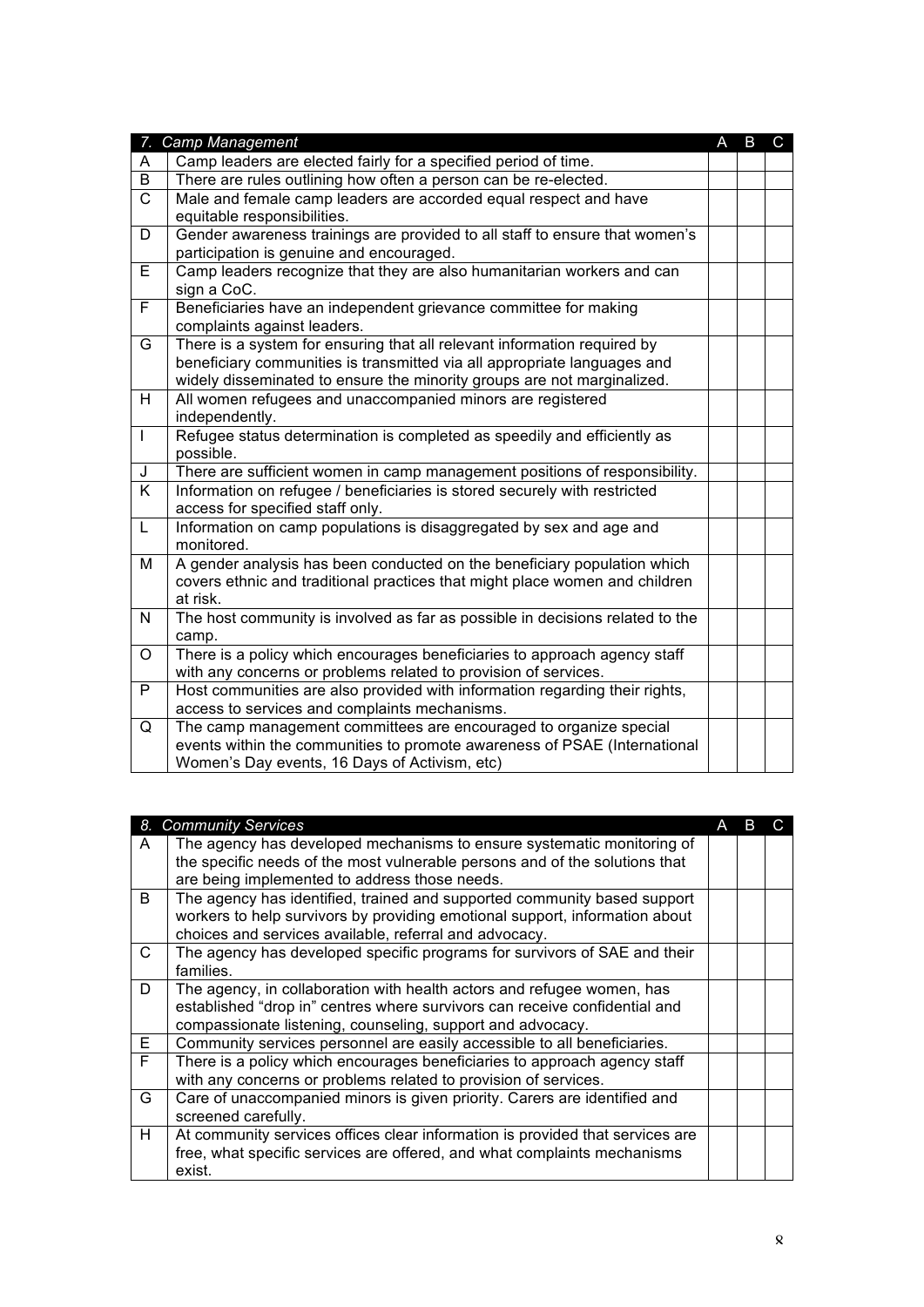|                         | 9. Education                                                                        | $\overline{A}$ | $\mathsf B$ | $\mathsf{C}$ |
|-------------------------|-------------------------------------------------------------------------------------|----------------|-------------|--------------|
| A                       | The agency promotes increased levels of school attendance at primary and            |                |             |              |
|                         | post 10 levels.                                                                     |                |             |              |
| B                       | The agency has adapted existing education programs to address the issue             |                |             |              |
|                         | of SAE (life skills, training, peace education) and detect survivors' problems.     |                |             |              |
| $\overline{C}$          | The agency has built safe guards into education structures to ensure that           |                |             |              |
|                         | SAE does not take place within the school system, e.g. through paying               |                |             |              |
|                         | attention to recruitment and monitoring of teachers, ensuring a gender              |                |             |              |
|                         | balance within teaching staff, monitoring one-on-one teacher/student                |                |             |              |
|                         | interaction, design of buildings and structures, etc.                               |                |             |              |
| D                       | Teachers and other school staff are trained on a CoC and have signed it,            |                |             |              |
|                         | and additional support is provided to implementing CBOs (such as KED,               |                |             |              |
|                         | KNED) to assist in raising awareness and conducting orientation for                 |                |             |              |
|                         | education staff on acceptable standards of behavior.                                |                |             |              |
| Е                       | The agency raises awareness among beneficiaries on the importance of                |                |             |              |
|                         | education for all children.                                                         |                |             |              |
| F                       | Disaggregated data is collected and analysed on school attendance figures,          |                |             |              |
|                         | and anomalies are researched and addressed.                                         |                |             |              |
| G                       | Parents and pupils and education staff know how to report SAE cases in              |                |             |              |
| $\overline{\mathsf{H}}$ | schools.<br>The agency has special provisions for unaccompanied girl children (e.g. |                |             |              |
|                         | supplies, school fees) to ensure that they do not become vulnerable to SAE.         |                |             |              |
| $\mathsf{I}$            | The agency has established non-formal education and vocational training             |                |             |              |
|                         | programs targeting those most vulnerable.                                           |                |             |              |
| J                       | The agency has taken action to use school as a way to sensitise children on         |                |             |              |
|                         | PSAE and to identify SAE incidents.                                                 |                |             |              |
| K                       | Parent Teacher Associations and committees are established to provide a             |                |             |              |
|                         | forum to discuss a range of issues including SAE.                                   |                |             |              |
| M                       | At all educational facilities (classrooms, offices, latrines) clear information is  |                |             |              |
|                         | provided that educational services are free, what specific services are being       |                |             |              |
|                         | provided, and what complaints mechanisms are available to the pupils.               |                |             |              |
| 10.                     | <b>Income Generation</b>                                                            | A              | B           | $\mathsf{C}$ |
| A                       | Income generation activities are implemented for those most vulnerable to           |                |             |              |
|                         | SAE.                                                                                |                |             |              |
| B                       | The agency promotes income generating activities to reflect the needs of            |                |             |              |
|                         | beneficiaries e.g. soap, vegetables, and other assets not provided in normal        |                |             |              |
|                         | assistance distributions.                                                           |                |             |              |
| $\mathsf C$             | Female employees are involved in the decision making on income                      |                |             |              |
|                         | generation activities and projects.                                                 |                |             |              |
| D                       | In offices clear information is provided on the way services are allocated,         |                |             |              |
|                         | which specific income generation services are available, that these services        |                |             |              |
|                         | are free, and what complaints mechanisms exist.                                     |                |             |              |

|    | 11. Youth and Recreation                                                        |  |  |
|----|---------------------------------------------------------------------------------|--|--|
| A  | Appropriate facilities are located close to the sports grounds with separate    |  |  |
|    | washing facilities for boys and girls, adequate drinking water, etc.            |  |  |
| B. | Safe child care facilities are provided so that mothers can participate in      |  |  |
|    | activities.                                                                     |  |  |
| C  | Recreational activities are supervised and monitored.                           |  |  |
| D. | Youth groups and youth leaders are encouraged to participate and engage         |  |  |
|    | in camp activities, and are given the opportunity to serve as role models and   |  |  |
|    | represent the voice of the youth during decision making processes.              |  |  |
| E. | At recreation facilities, clear information is provided on the way services are |  |  |
|    | allocated, what aid is free and what complaints mechanisms exist.               |  |  |
| F. | Youth and recreational activities are targeted as a means to raise              |  |  |
|    | awareness of and identify SAE.                                                  |  |  |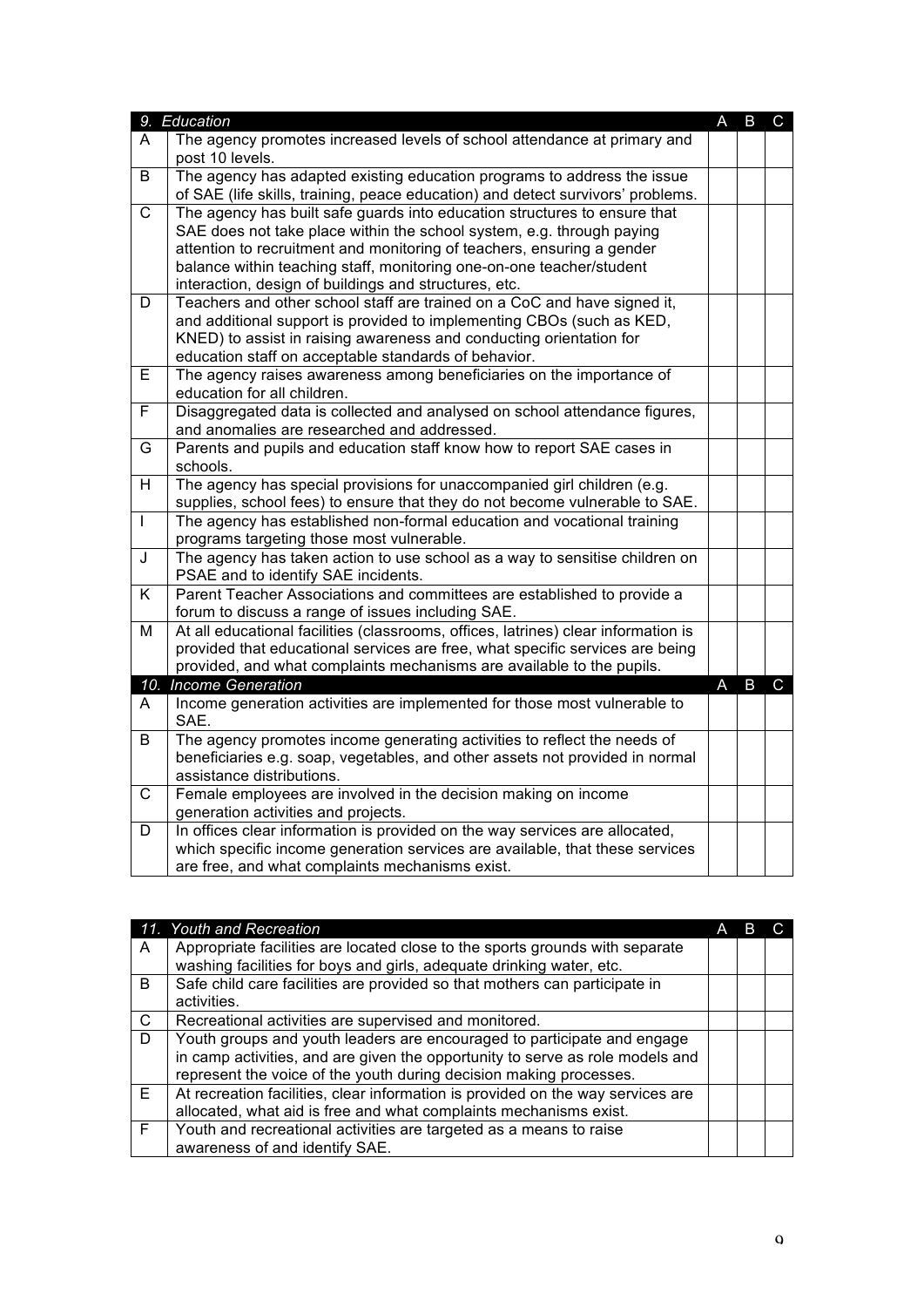|    | 12. Resettlement                                                            | А | B | C |
|----|-----------------------------------------------------------------------------|---|---|---|
| A  | Special consideration has been made to ensure vulnerable women and          |   |   |   |
|    | children have access to resettlement services.                              |   |   |   |
| B  | All relevant levels of staff have been trained and sensitized on PSAE       |   |   |   |
|    | prevention and response.                                                    |   |   |   |
| C  | Beneficiaries of resettlement are aware of complaints mechanisms available  |   |   |   |
|    | for reporting concerns of SAE.                                              |   |   |   |
| D  | Services are provided by a varied and diverse staff, which supports and     |   |   |   |
|    | promotes the representation of women in decision making positions.          |   |   |   |
| E. | Information regarding the PSAE complaints mechanism is posted               |   |   |   |
|    | throughout the resettlement facilities with clear information on how        |   |   |   |
|    | beneficiaries can raise a concern.                                          |   |   |   |
| F. | An open and transparent registration process is in place for resettlement,  |   |   |   |
|    | involving camp leadership, UNHCR and other relevant authorities, in order   |   |   |   |
|    | to prevent any incidents of fraud or corruption.                            |   |   |   |
| G  | Referral systems are in place to ensure resettlement beneficiaries can      |   |   |   |
|    | access necessary services (medical, psycho-social, etc) while in the        |   |   |   |
|    | resettlement process.                                                       |   |   |   |
| H. | Information campaigns are conducted on a regular basis to ensure            |   |   |   |
|    | beneficiaries know what resettlement services are being offered, what       |   |   |   |
|    | services they are entitled to, and what complaints mechanisms exist should  |   |   |   |
|    | an SAE concern need to be reported.                                         |   |   |   |
| T  | PSAE awareness raising sessions are included in cultural orientation        |   |   |   |
|    | workshops during the resettlement process.                                  |   |   |   |
| J  | Community members and especially women are actively involved in             |   |   |   |
|    | providing security while at the processing centre and in transit.           |   |   |   |
| K  | Resettlement agencies hold regular coordination meetings to review PSAE     |   |   |   |
|    | initiatives and strengthen inter-agency prevention and response procedures. |   |   |   |

|                          | 13. Legal Assistance and Protection                                                                                       | А | B. |  |
|--------------------------|---------------------------------------------------------------------------------------------------------------------------|---|----|--|
| <b>Legal Environment</b> |                                                                                                                           |   |    |  |
| A                        | The agency widely publicises that a child is anyone under the age of 18                                                   |   |    |  |
| B                        | Agencies advocate for all displaced persons to receive an individual identity                                             |   |    |  |
|                          | card.                                                                                                                     |   |    |  |
| $\mathsf{C}$             | The agency has undertaken a review of the existence and implementation                                                    |   |    |  |
|                          | of adequate national and international legislation ensuring both protection of                                            |   |    |  |
|                          | women's and children's rights and the prosecution of perpetrators of SAE.                                                 |   |    |  |
| D.                       | All seconded workers, whether by/to government, INGOs, NGOs, local                                                        |   |    |  |
|                          | organizations, working in the temporary shelter sites must sign and adhere                                                |   |    |  |
|                          | to the Code of Conduct                                                                                                    |   |    |  |
| E.                       | Training is given to all police and security services on human rights, SAE                                                |   |    |  |
|                          | and GBV                                                                                                                   |   |    |  |
| F.                       | The agency has lobbied with the government to ensure that abuses by                                                       |   |    |  |
|                          | national police and security forces are prevented and effectively prosecuted                                              |   |    |  |
|                          | if they occur.                                                                                                            |   |    |  |
| G                        | The agency lobbies for the national police and security forces posted to the                                              |   |    |  |
|                          | temporary shelters to have high standards of professional ethics and                                                      |   |    |  |
|                          | understand their role as humanitarian workers, assisting with HR trainings                                                |   |    |  |
| H                        | and sensitization to protection issues.<br>Beneficiaries are aware of provisions/entitlements which they are entitiled to |   |    |  |
|                          | and how this relates to SAE                                                                                               |   |    |  |
| $\mathbf{I}$             | All staff are aware of and have signed onto their agency's Code of Conduct                                                |   |    |  |
|                          | and have received specialist training in gender, GBV, PSAE                                                                |   |    |  |
| J.                       | Each Head of Office ensures that staff, particularly those working with                                                   |   |    |  |
|                          | vulnerable populations such as women and children, are above reproach                                                     |   |    |  |
|                          | and detailed reference checks are carried out.                                                                            |   |    |  |
|                          |                                                                                                                           |   |    |  |